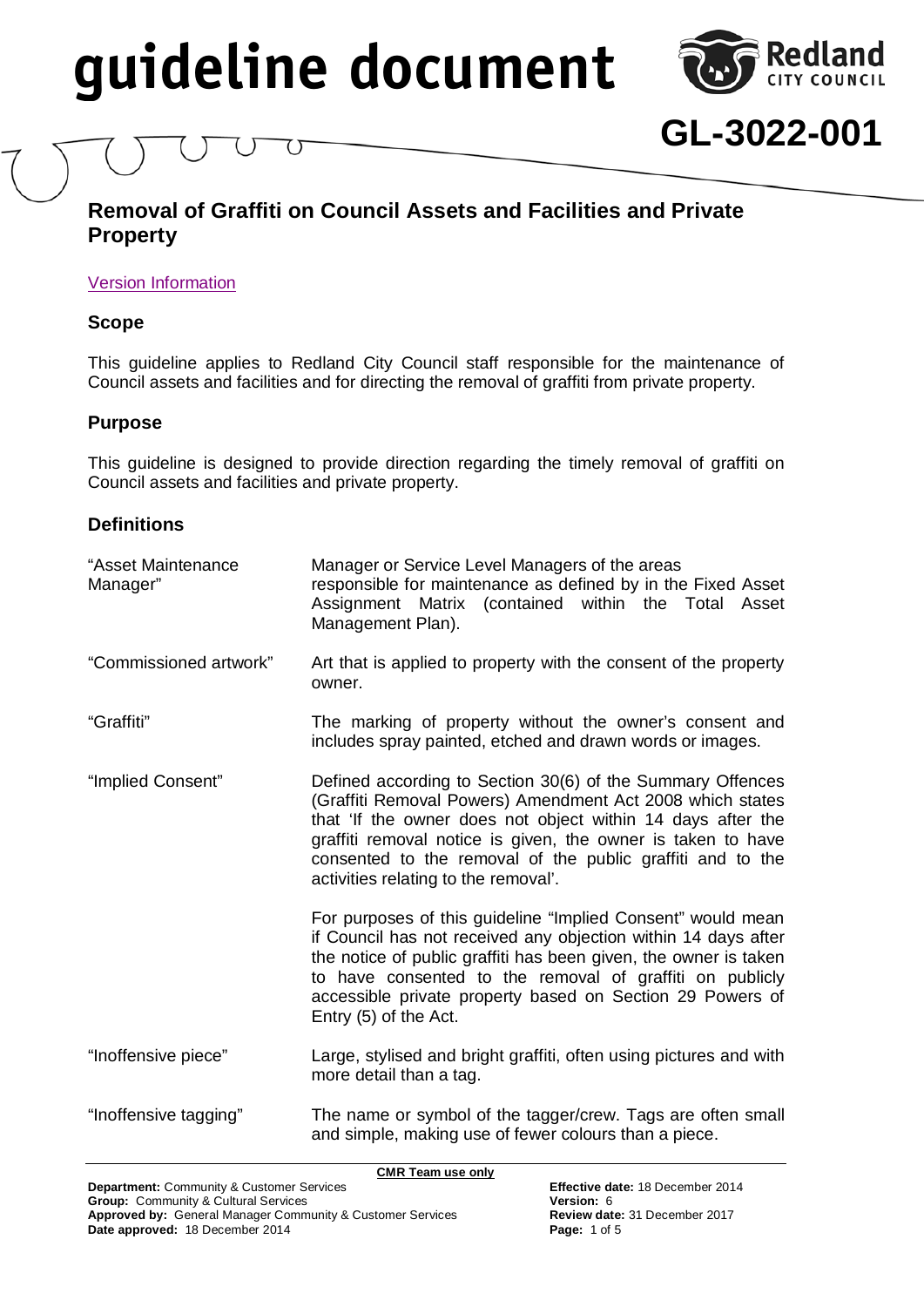

**GL-3022-001**

"Local graffiti removal A person appointed as a graffiti removal officer by the Chief Executive Officer under section 37(1) of the Summary Offences (Graffiti Removal Powers) Amendment Act 2008.

- "Major Road" A road designated an Arterial, Sub Arterial or Trunk Collector or Local Collector road under Councils road hierarchy.
- "Non-public area" Council assets which are not visible to the general public and/or may be difficult to access for graffiti removal. For example dam walls, secluded conservation areas and some marine infrastructure.
- "Offensive" Words or images that are discriminatory, sexually explicit and/or contain expletives.
- "Priority area" Areas which are highly visible from a well-used public road or walkway, and assets of a historical or religious significance. For example Council buildings, places of worship and memorials.
- "Publicly accessible" Areas/Surfaces which are accessible to graffiti removal officers without entering into or climbing onto private property. This may include areas that are accessible by leaning or reaching over into private property.
- "Working day" A standard day of Council operation (excluding weekends and public holidays).

# **Actions and Responsibilities**

### 1. Responsible Areas

Council is responsible for maintaining assets on behalf of the community and this function is performed by a number of areas within Council, as defined by the Total Asset Management Plan.

Groups responsible for undertaking graffiti removal in accordance with this Guideline include but are not limited to:

- Contracts Acquisitions, Fleet and Facilities
- City Infrastructure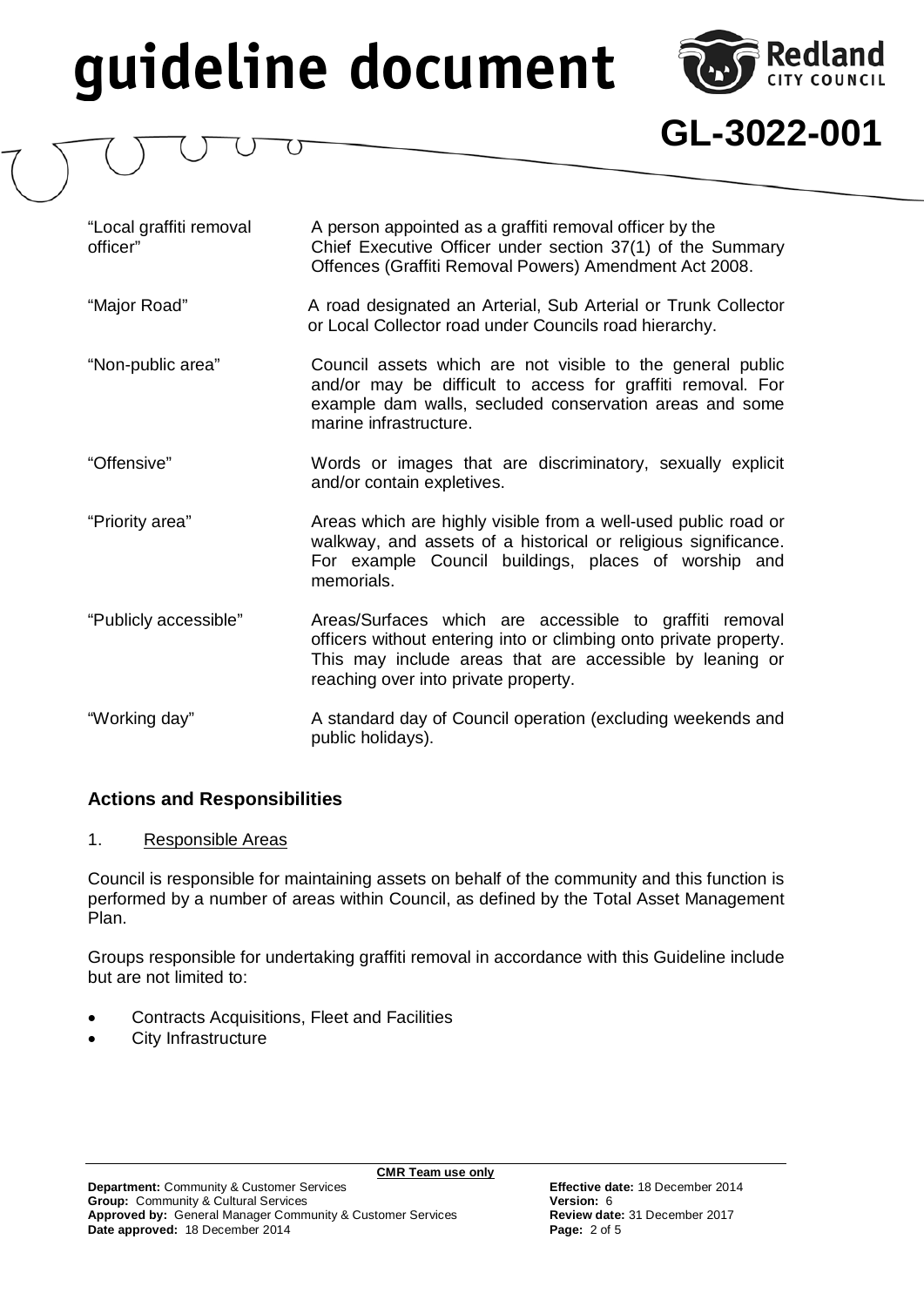

**GL-3022-001**

## 2. Graffiti Removal Schedule

When a report of graffiti is received, Asset Maintenance Managers are expected to action a request for the removal of graffiti in accordance with the schedule below. The graffiti removal may be carried out by staff or contractors.

|                             | <b>Graffiti Type and Amount</b> |                             |                                         |                               |  |
|-----------------------------|---------------------------------|-----------------------------|-----------------------------------------|-------------------------------|--|
| <b>Location</b>             | <b>Offensive</b>                | <b>Inoffensive</b><br>piece | Large amounts of<br>inoffensive tagging | <b>Inoffensive</b><br>tagging |  |
| <b>Priority</b><br>Area     | working<br>day                  | 2 working<br>days           | 2 working days                          | 3 working days                |  |
| Non-public<br>Area          | working<br>day                  | 5 working<br>days           | 5 working days                          | 10 working days               |  |
| <b>Private</b><br>property* | 5 working<br>days               | 10 working<br>days          | 10 working days                         | 15 working days               |  |

*\*As defined in section 3. Removal times for private property only apply after the property owner has been given a graffiti removal notice & 14 days to remove graffiti or contact council.*

In most cases, it is expected that the graffiti will be removed from the asset within the timeframe specified above. However if a Council asset is badly vandalised and requires replacement, the timeframe may vary, depending upon availability. It is expected that Asset Maintenance Managers will make every effort to place an order for a replacement asset within the timeframes specified in the action schedule.

#### 3. Removal from private property

Council will remove publicly viewable graffiti from private property on request from a member of the public where the property owner has not removed the graffiti within two weeks of notification and the graffiti is on publicly accessible surfaces that face major roads, regional and district parks.

#### 4. Owners Consent

On notification of graffiti on publicly accessible surfaces that face major roads, regional and district parks a Graffiti removal officer will contact the owner alerting them to the graffiti and asking they remove the graffiti from their property. If the owner does not remove the graffiti within a two week period, or inform Council that the graffiti is a commissioned artwork, or otherwise respond within 14 days of being contacted, consent for the removal of the graffiti is implied, and removal of the graffiti can proceed.

#### 5. Owners Objection

On notification of graffiti, the owner may object to the removal of the graffiti on publicly accessible areas by indicating that: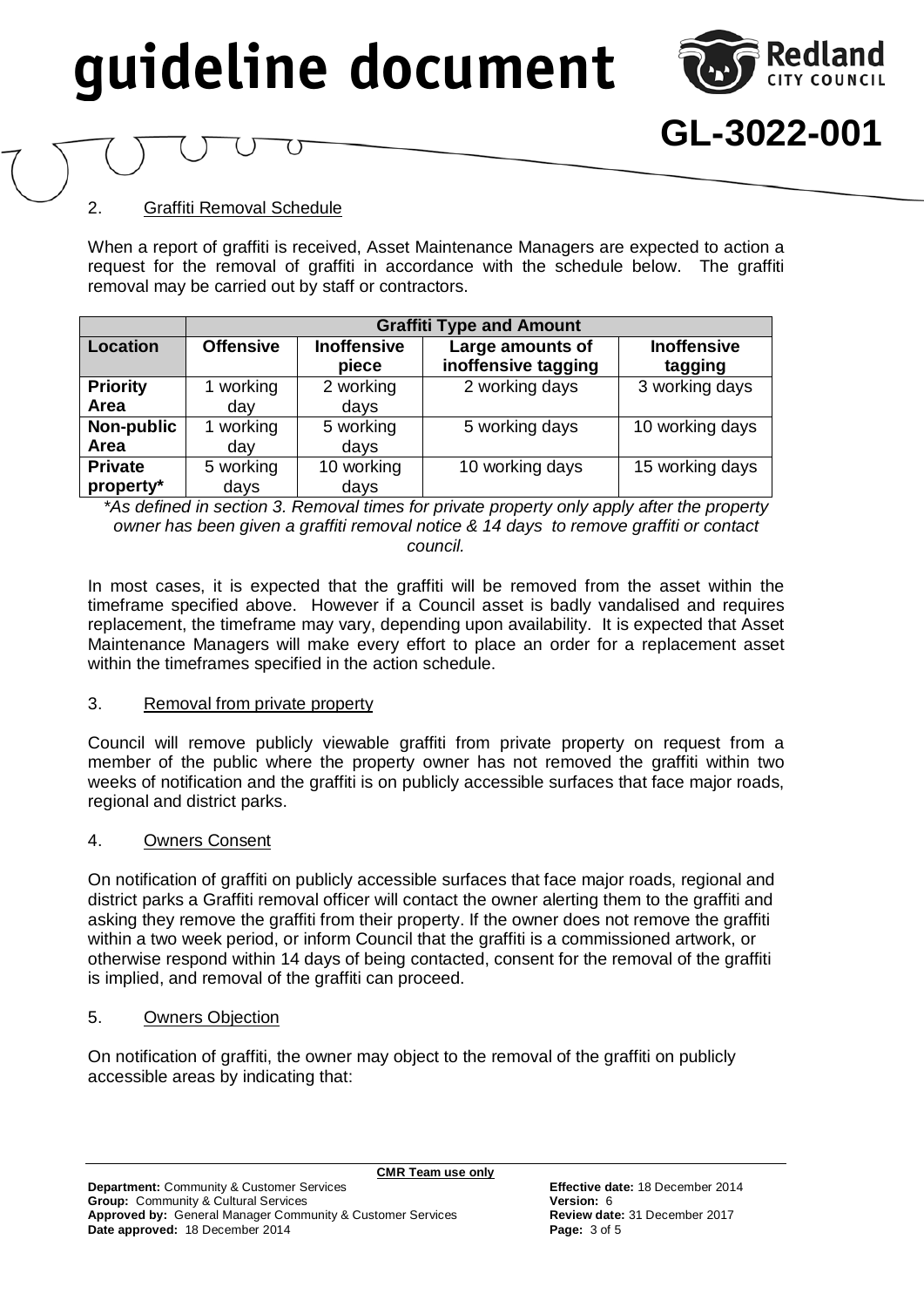

**GL-3022-001**

- They are willing to undertake the removal themselves. In this case Council would provide a two week period for graffiti to be removed from the property.
- If the graffiti has not been removed after 14 days, Council would then undertake the necessary steps to remove the publically accessible graffiti from the property.
- The graffiti is commissioned artwork. The artwork will be added to Council's commissioned Street Art Register.

#### 6. Standard of removal

In removing public graffiti from private property, a graffiti removal officer must take reasonable steps to leave the property in the condition it would be in if the graffiti had not been placed on the property. However if it is not practicable to leave the property in this condition, it is sufficient for the graffiti removal officer to leave the property in a state that is reasonably acceptable in all the circumstances. For example:

*Graffiti is placed on part of a wall. Reinstating the wall requires the whole wall to be*  freshly painted. However, painting over the graffiti only may leave the wall in a state that *is reasonably acceptable in all the circumstances.*

#### 7. Appointing a Graffiti Removal Officer

The Chief Executive Officer may appoint a person with the necessary expertise or experience as a graffiti removal officer. The graffiti removal officer will hold office on any conditions stated in the officer's instrument of appointment.

The graffiti removal officer will be issued with an identity card which will:

- a. contain a recent photo of the graffiti removal officer; and
- b. contain a copy of the graffiti removal officer's signature; and
- c. identify the person as a graffiti removal officer under the Act; and
- d. state an expiry date for the card.

#### 8. Asset Exclusions

- Graffiti at skateparks is excluded from this schedule and will be maintained on a periodical as needs basis, providing the graffiti is inoffensive and rider safety is not compromised.
- Graffiti on asbestos fences requiring abrasive removal techniques is excluded from the schedule. Graffiti removal officers will be provided training to assist in the identification of asbestos fences.
- Graffiti on property belonging to other government organisations and public utilities is excluded from the schedule except where a formal Memorandum of Understanding is agreed upon.
- Graffiti on Council owned property that is occupied by another organisation is excluded from the schedule.
- Adshel Street Furniture Pty Ltd managed bus shelters